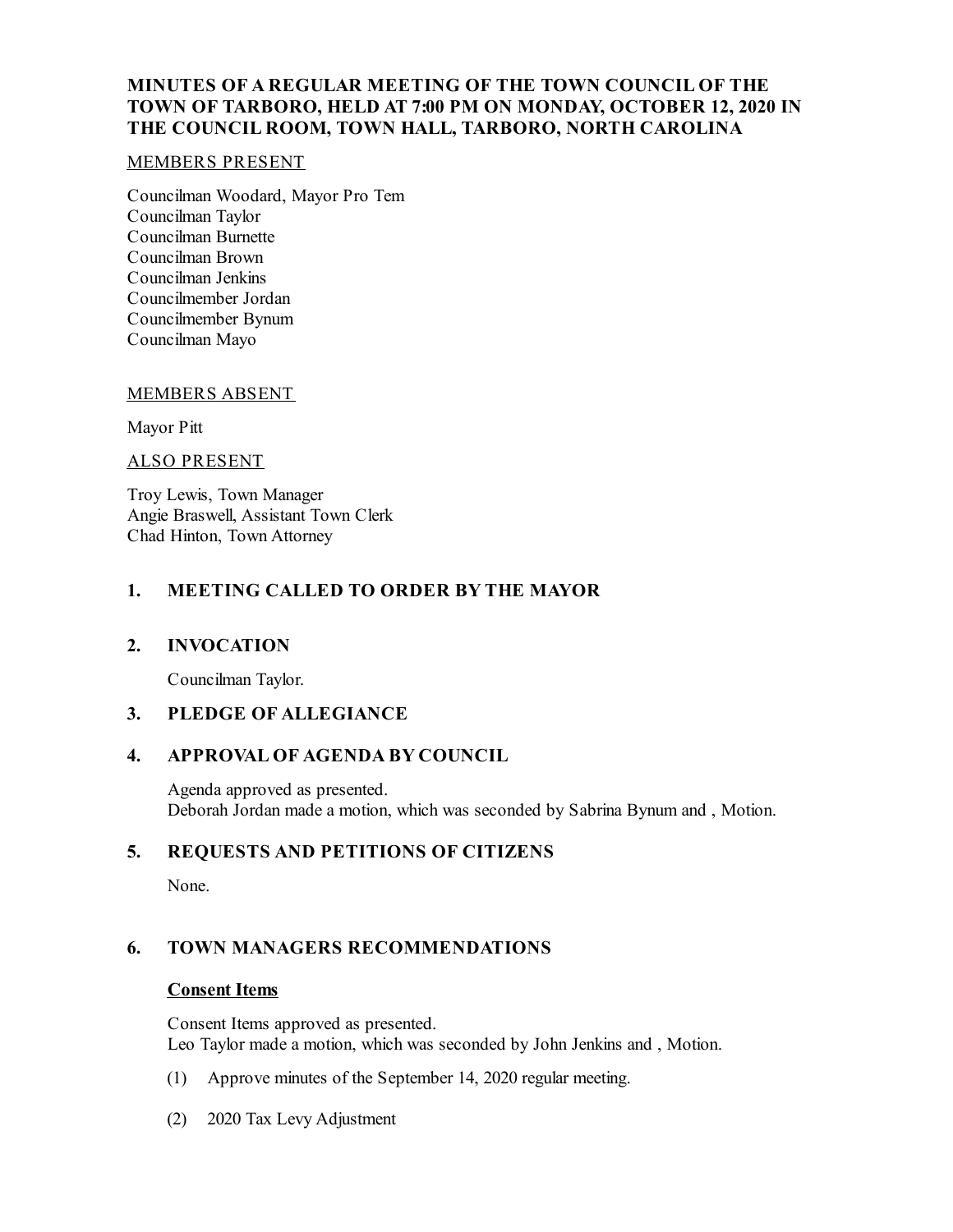- (3) 2019 Tax Levy Adjustment
- (4) 2018 Tax Levy Adjustment
- (5) 2017 Tax Levy Adjustment
- (6) Taxes Charge Off of Uncollectible Personal Taxes 2010 Tax Levy
- (7) Tax Collector's Report

#### **Action Items**

#### **(8) Zoning MapAmendment**

Councilmember Bynum made a motion, seconded by Councilman Jenkins that Council authorize staff to initiate a Zoning Map amendment request to change the property **behind** Belvedere Subdivision from GR-5 to GR-3.

An amended motion was made to change the **entire** Belvedere Subdivision, motion passed.

Councilauthorized staff to initiate a Zoning Map amendment request to change the Belvedere Subdivision from GR-5 to GR-3 to be consistent with adjacent property zoning.

Tate Mayo made a motion, which was seconded by John Jenkins and Passed, Motion.

#### **(9) Tarboro River Bandits - Lease and ConcessionAgreement**

Counciladopted the Lease and Concession Agreement for the 2021 Tarboro River Bandits Season.

Leo Taylor made a motion, which was seconded by John Jenkins and Passed, Motion.

### **(10) Resolution to Withdraw Dedication of Unconstructed Long Street**

Counciladopted the resolution as presented and called for a public hearing. John Jenkins made a motion, which was seconded by Sabrina Bynum and Passed, Motion.

#### **(11) Disposition of Town-owned Property - Confederate Monument**

Councilman Burnette made a motion, which was seconded by Councilmember Bynum that Councilauthorize staff to seek and accept proposals for relocation of the Confederate Monument with a deadline of November 2, 2020 to allow for placement on the November 9, 2020 Town Council Meeting Agenda for action. Motion died.

Councilman Taylor made a substitute motion, seconded by Councilman Jenkins that Council place stipulations on the process to included the Monument staying in Edgecombe County, no cost to the Town of Tarboro and awarded to an organization or private individual with public access. Motion died due to a tie vote. Councilmembers Taylor, Mayo, Woodard and Jenkins voted for the motion. Councilmembers Bynum, Brown, Jordan and Burnette voted against the motion.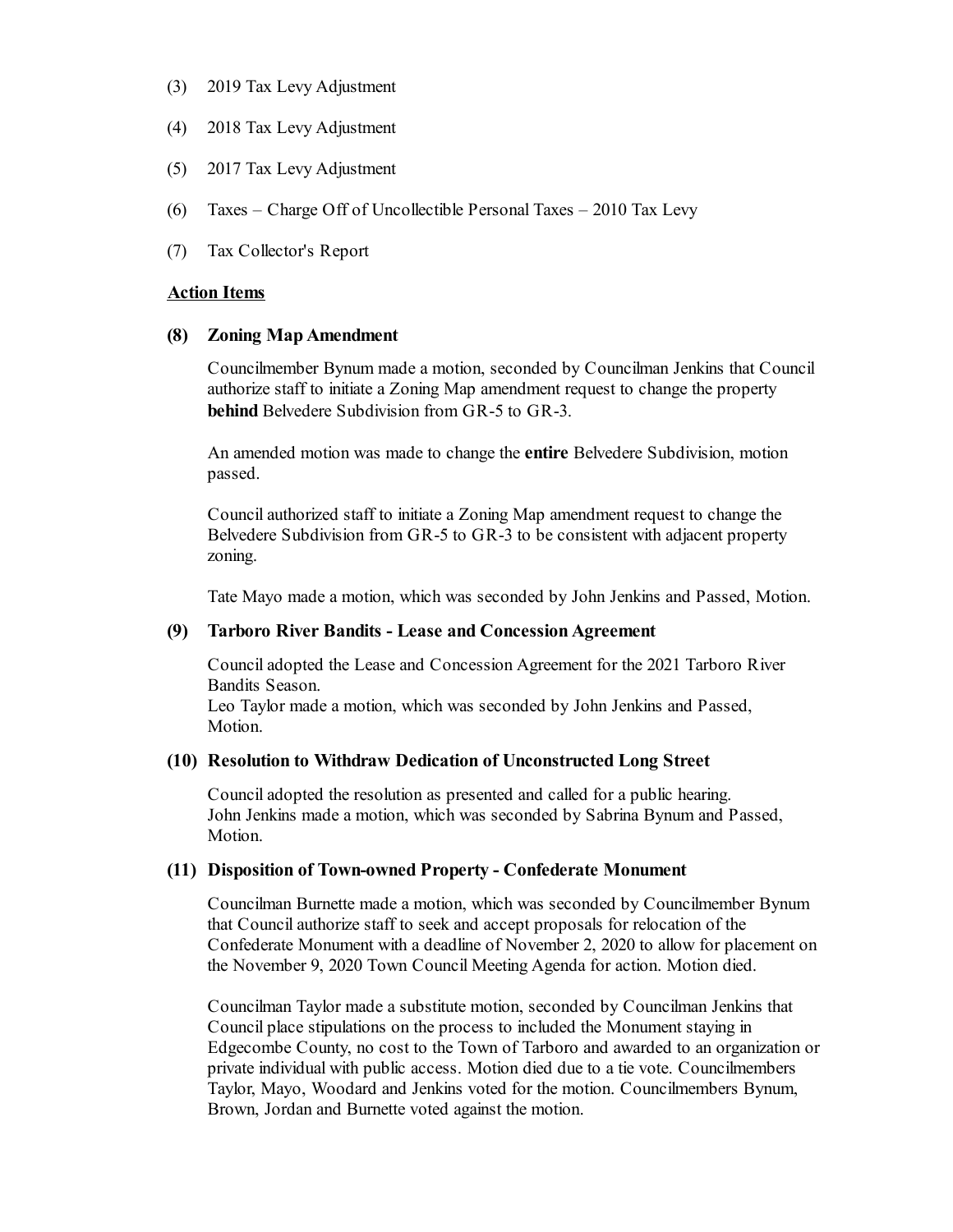Councilman Brown made a motion, which was seconded by Councilmember Jordan to send letters to non-profit organizations giving 90 days for a response. Motion died due to a tie vote. Councilmembers Brown, Jordan, Burnette and Woodard voted for the motion. Councilmembers Bynum, Jenkins, Mayo and Taylor voted against the motion.

No action taken at this time.

#### **(12) Appointment for October- Citizens Advisory Recreation Committee**

Council re-appointed the following individuals:

Adrian Brown - Ward 1 George Whitehurst - Ward 3 Dwayne Owens - Ward 4 Mears Pitt - Ward 5 Ricky Phillips - Ward 7 Rick Mann - Ward 8 Al Braxton - At Large

Councilappointed the following individuals:

Jarvis Pettaway - Ward 2 Karl Joyner - Ward 6

Leo Taylor made a motion, which was seconded by Sabrina Bynum and Passed, Motion.

### **(13) Appointment for October- Edgecombe County Tourism Development Authority**

Council re-appointed June Leland, C.B. Brown and Rosena Ricks to fill the three expired terms.

Leo Taylor made a motion, which was seconded by Sabrina Bynum and Passed, Motion.

#### **(14) Appointment for October- Parking Authority**

Councilappointed Linda Knight to fill the expired term.

Deborah Jordan made a motion, which was seconded by Leo Taylor and Passed, Motion.

#### **(15) Appointment for October- Planning Board and Zoning Commission**

Council re-appointed the following individuals:

Donald Caudle Daniel Crandol

Councilappointed the following individual: